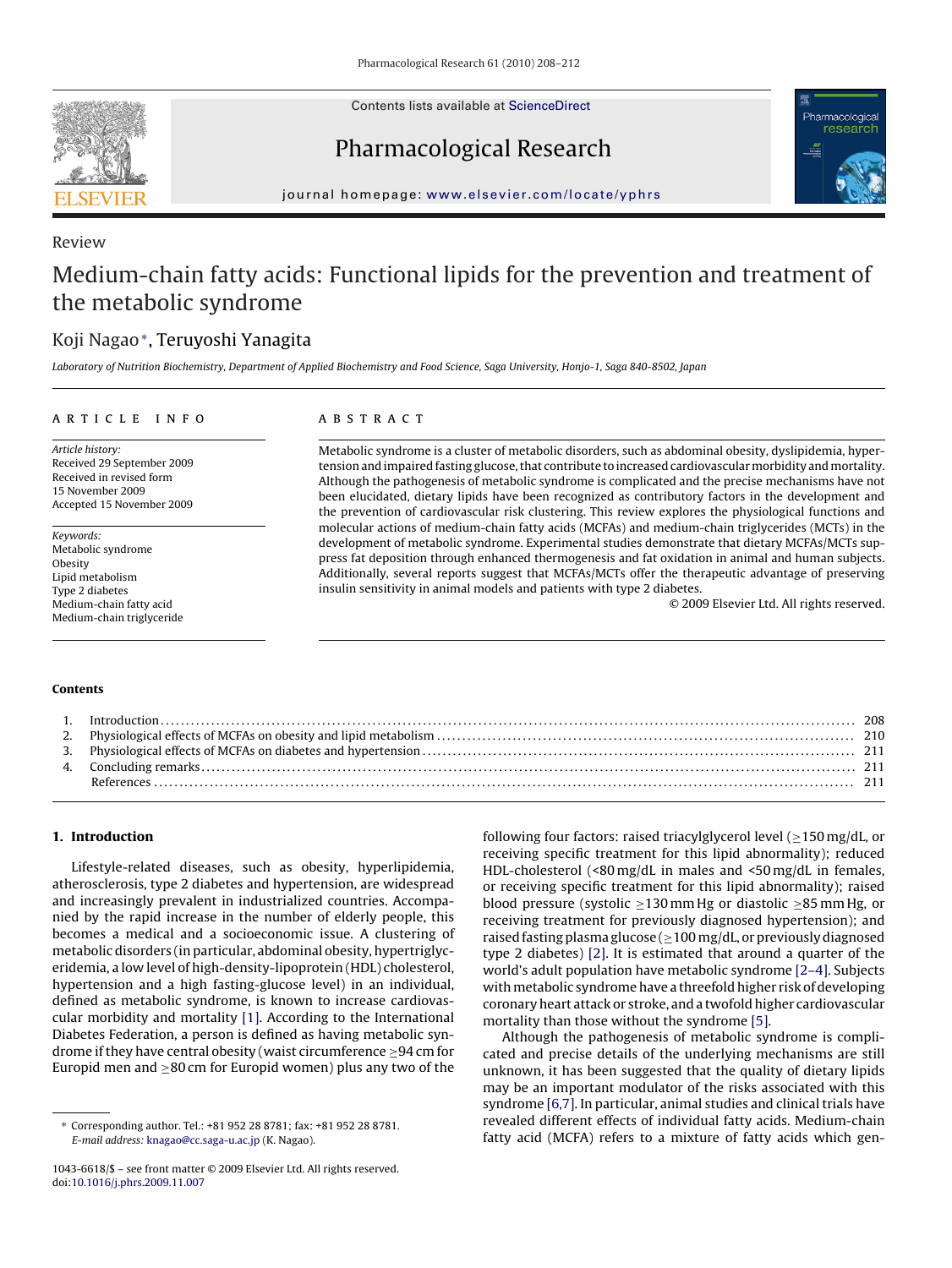#### <span id="page-1-0"></span>**Table 1**

Physiological effects of dietary MCFAs/MCTs in clinical studies.

| Sample      | Dose (period)                                                           | Subject                                                                                                              | Effect                                                                                                                                                                     | Reference                 |
|-------------|-------------------------------------------------------------------------|----------------------------------------------------------------------------------------------------------------------|----------------------------------------------------------------------------------------------------------------------------------------------------------------------------|---------------------------|
| <b>MCT</b>  | 48 g<br>Single administration                                           | Healthy men $(n=7)$                                                                                                  | vs corn oil: a greater rise in<br>postprandial oxygen consumption<br>from the basal level                                                                                  | Seaton et al. [14]        |
| MCT         | 40%<br>1 week                                                           | Healthy men $(n=10)$                                                                                                 | vs corn oil: a greater increase in energy<br>expenditure                                                                                                                   | Hill et al. [15]          |
| <b>MCT</b>  | 30 <sub>g</sub><br>Single administration                                | Lean men $(n=6)$<br>Obese men $(n=6)$                                                                                | vs corn oil: a greater postprandial<br>thermogenesis in both lean and obese                                                                                                | Scalfi et al. [16]        |
| MCT         | $5 - 30g$<br>Single administration                                      | Healthy men $(n=8)$                                                                                                  | subjects<br>vs LCT: increased energy expenditure<br>with low-to-moderate $(15-30g)$ MCT<br>intake                                                                          | Dulloo et al. [17]        |
| MCT         | 15g<br>Single administration                                            | Normal women $(n=8)$<br>Obese women $(n=8)$                                                                          | vs LCT: higher total lipid oxidation in<br>both normal and obese subjects                                                                                                  | Binnert et al. [18]       |
| MCT         | 40% of energy as fat (80% of dietary fat<br>as MCT)<br>2 weeks          | Healthy women $(n=12)$                                                                                               | vs beef tallow: increased endogenous<br>long-chain saturated fat oxidation                                                                                                 | Papamandjaris et al. [19] |
| MCT         | 67% of treatment fat<br>27 days                                         | Obese women $(n=17)$                                                                                                 | vs beef tallow: increased energy<br>expenditure and fat oxidation                                                                                                          | St-Onge et al. [20]       |
| MCT         | 64.7%<br>28 days                                                        | Overweight men $(n=24)$                                                                                              | vs olive oil: increased energy<br>expenditure and decreased adiposity                                                                                                      | St-Onge et al. $[21]$     |
| MCT         | Two thirds of 75% added fat<br>28 days                                  | Overweight men $(n=19)$                                                                                              | vs olive oil: increased energy<br>expenditure and fat oxidation                                                                                                            | St-Onge and Jones [22]    |
| MCT         | 10 <sub>g</sub><br>12 weeks                                             | Healthy men and women<br>MCT $(n=41)$ , LCT $(n=37)$                                                                 | vs blended rapeseed oil and soybean<br>oil: decreased body fat accumulation in<br>subjects with BMI > 23 kg/m <sup>2</sup>                                                 | Tsuji et al. [23]         |
| MCT         | 5g<br>12 weeks                                                          | Healthy men $(n=55)$<br>Healthy women $(n=18)$                                                                       | vs blended rapeseed oil and soybean<br>oil: decreased body fat weights                                                                                                     | Nosaka et al. [24]        |
| MCT         | $5-10g$<br>Single administration                                        | Healthy men $(n=8)$<br>Healthy women $(n=8)$                                                                         | vs blended rapeseed oil and soybean<br>oil: greater diet-induced<br>thermogenesis                                                                                          | Kasai et al. [25]         |
| MCT         | $18 - 24g$<br>16 weeks                                                  | Overweight men $(n=3)$<br>Overweight women $(n=28)$                                                                  | vs olive oil: lower endpoint body<br>weight and fat mass                                                                                                                   | St-Onge et al. [26]       |
| MCT         | 6g<br>2 weeks                                                           | Recreational athletes<br>(1 man and 7 women)                                                                         | vs LCT: lowered blood lactate and RPE<br>during MIE, extended duration of<br>subsequent HIE                                                                                | Nosaka et al. [28]        |
| MLCT        | 14g (1.7 g MCFAs)<br>12 weeks                                           | Healthy human<br>MCLT (36 men and 4 women)<br>LCT (39 men and 3 women)                                               | vs blended rapeseed oil and soybean<br>oil: decreased body weight and body<br>fat<br>Lowered serum cholesterol level                                                       | Kasai et al. [34]         |
| MLCT        | 20 <sub>g</sub>                                                         | Healthy male                                                                                                         | vs soybean oil: lowered rate of                                                                                                                                            | Matsuo et al. [35]        |
| MLCT        | 12 weeks<br>20 g<br>3 weeks                                             | MCLT $(n = 7)$ , LCT $(n = 6)$<br>College athletes<br>$(male, n=6)$                                                  | variation of body fat %<br>vs soybean oil: lowered rate of<br>variation of serum TG Lowered rate of                                                                        | Takeuchi et al. [36]      |
| MLCT        | 25-30 g (3.25-3.9 g MCFAs)<br>8 weeks                                   | Hypertriglyceridemic<br>Subjects (MLCT, $n = 51$ ; LCT, $n = 50$ )                                                   | variation of body fat mass<br>vs LCT: greater decreases in BW, BMI,<br>WC, body fat                                                                                        | Xue et al. [37]           |
| MLCT        | 25-30 g (3.25-3.9 g MCFAs)<br>8 weeks                                   | Hypertriglyceridemic<br>Subjects (MLCT, $n = 51$ ; LCT, $n = 50$ )                                                   | Lowered serum TG<br>vs LCT: (in subjects age under 60 years)<br>greater decreases in BW, BMI, WC, HC,<br>WHR, body fat, TG, LDL-C,<br>apolipoproteins Lowered ApoB, ApoA2, | Xue et al. [38]           |
| <b>MLCT</b> | 1680 kJ (39 kJ/g)<br>Single administration                              | Healthy women $(n = 15)$                                                                                             | ApoC2 and ApoC3<br>vs soybean oil: higher PTEE and greater<br>thermic effects                                                                                              | Matsuo et al. [39]        |
| <b>MLCT</b> | 14 <sub>g</sub><br>Single administration                                | Healthy subjects<br>(9 male and 11 female)                                                                           | vs canola oil: a greater increase in DIT                                                                                                                                   | Ogawa et al. [40]         |
| FctO        | 40% of energy as fat (19.5% of energy as<br>MCT oil)                    | Overweight men $(n=24)$                                                                                              | vs olive oil: lowered endpoint TC and<br>LDL-C                                                                                                                             | St-Onge et al. [43]       |
| FctO        | 4 weeks<br>40% of energy as fat (MCT oil, 50% of<br>fat)                | Overweight women $(n=17)$                                                                                            | Greater LDL particle size<br>vs beef tallow: lowered TC and LDL-C<br>Higher ratios of HDL: LDL and HDL: total<br>cholesterol                                               | Bourque et al. [44]       |
| MCT         | 27 days<br>40% fat diet (77.5% of the fat Calories as<br>MCT)<br>4 days | NIDDM patients $(n = 10)$ non-diabetic<br>subjects ( $n = 10, 4$<br>hypertriglyceridemic, 6<br>normotriglyceridemic) | vs house hold shortning: increased<br>insulin-mediated glucose metabolism<br>in both diabetic and non-diabetic<br>subjects                                                 | Eckel et al. [52]         |
| MCT         | 18 <sub>g</sub><br>90 days                                              | Type 2 diabetic patients<br>MCT $(n = 20)$ , LCT $(n = 20)$                                                          | vs corn oil: reduced body weight, WC,<br>and HOMA-IR                                                                                                                       | Han et al. [53]           |
| MCT         | 40 g divided to three times at 25-min<br>intervals                      | Intensively treated type 1 diabetic<br>patients ( $n = 11$ , 5 men, 6 women)                                         | vs sucralose: reversed imapaired<br>cognitive performance                                                                                                                  | Page et al. [54]          |

Apo, apolipoprotein; BMI, body mass index; BW, body weight; DIT, diet-induced thermogenesis; FctO, functional oil; HC, hip circumference; HDL, high-density-lipoprotein; HIT, high-intensity exercise; HOMA-IR, homeostasis model assessment of insulin resistance; LCSFA, long-chain saturated fatty acid; LCT, long-chain triacylglycerol; LDL-C, low-density-lipoprotein choleseterol; MCT, medium-chain triacylglycerol; MIT, moderate-intensity exercise; MLCT, medium- and long-chain triacylglycerol; NIDDM, non-insulin-dependent diabetes mellitus, PTEE, post-ingestive total energy expenditure; RPE, rating of perceived exertion; TC, total cholesterol; TG, triglycerid; WC, waist circumference; WHR, waist–hip ratio.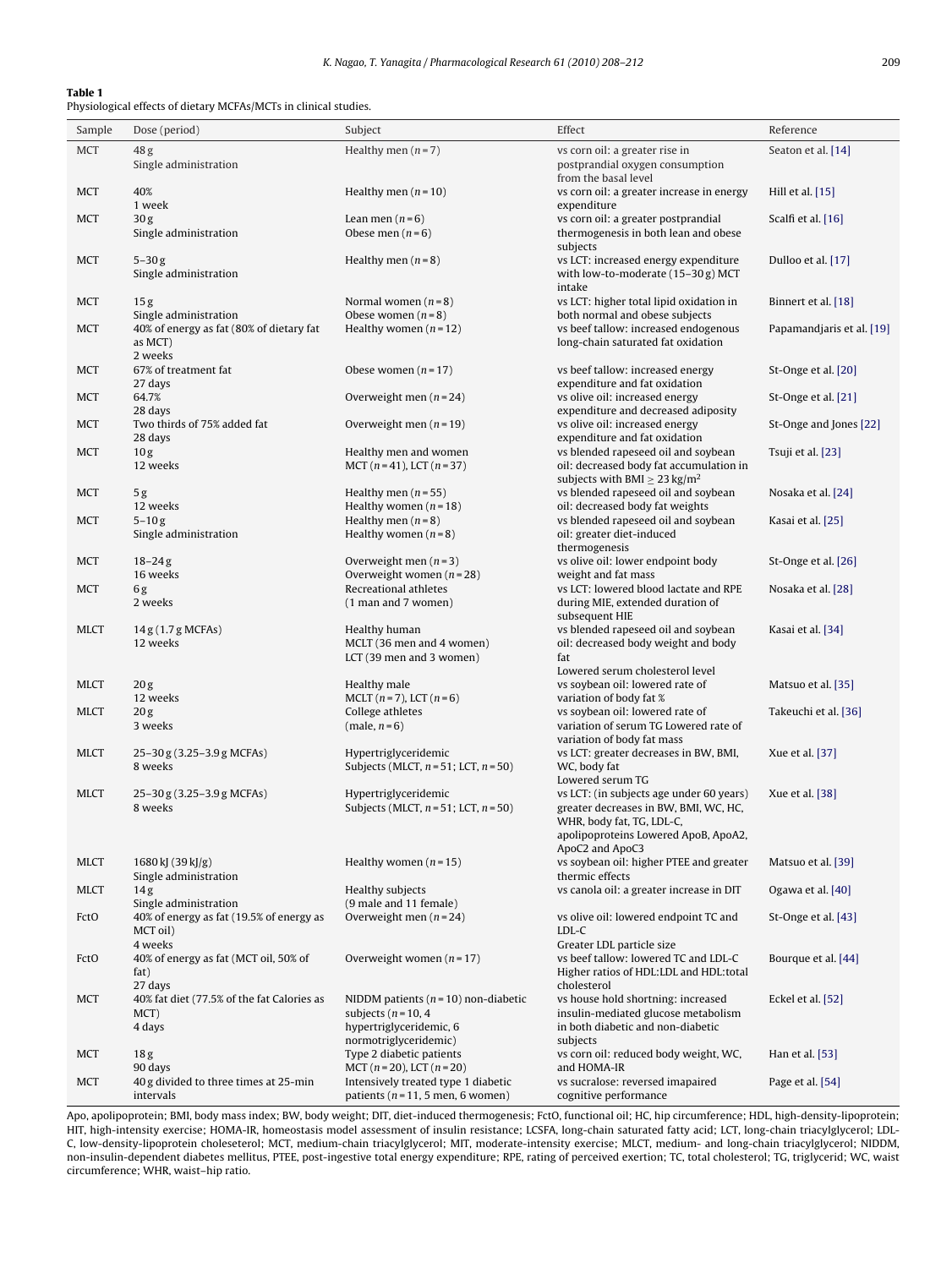erally consist of 6–10 carbones. The names of MCFAs in edible oils and foods are caproic acid (hexanoic acid, C6:0), caprylic acid (octanoic acid, C8:0) and capric acid (decanoic acid, C10:0). MCFAs are present at about 15%, 7.9%, 6.8%, 6.9%, 6.6% and 7.3% (of total fatty acid) in coconut oil, palm kernel oil, butter, milk, yogurt and cheese, respectively [\[8,9\]. M](#page-3-0)edium-chain triglycerides (MCTs) are MCFA esters of glycerol, and edible MCT-oils are obtained through lipid fractionation from edible fats (such as coconut oil and milk). Commercial MCT products are predominantly comprised of C8:0 and C10:0 in worldwide [\[9,10\]. S](#page-3-0)ince the 1950s, MCTs have been used for the dietary treatment of malabsorption syndrome because of its metabolic properties. MCTs are hydrolyzed rapidly and the resulting MCFAs are absorbed directly to the liver via the portal vein and are used as an energy source without using the carnitine transport system for mitochondrial entry [9-11]. Here, the effects of MCFAs/MCTs on metabolic syndrome in animal and clinical studies are reviewed, and [Table 1](#page-1-0) summarizes the physiological functions of MCFAs/MCTs shown in clinical studies.

### **2. Physiological effects of MCFAs on obesity and lipid metabolism**

A physiological function of dietary MCTs in influencing body composition, compared with the effect of long-chain triacylglycerols (LCTs), has been reported. The consumption of MCTs diminished fat deposition through the enhancement of thermogenesis in rats [\[10–12\]. S](#page-3-0)imilarly, in clinical studies, fat oxidation and/or postprandial energy expenditure were greater after consumption of MCTs than after consumption of LCTs in both normal and obese subjects [\[13–22\].](#page-3-0) For example, Seaton et al. showed that MCT consumption (48 g) resulted in a greater rise in postprandial oxygen consumption from the basal level than did LCT consumption in healthy men [\[14\].](#page-3-0) Similar results were reported by Scalfi et al., showing that an MCT meal (30 g) induced greater postprandial energy expenditure than an LCT meal in both lean and obese subjects [\[16\]. T](#page-3-0)hese effects have been observed even in studies with a low-dose supplementation of MCTs [\[23–26\]. F](#page-4-0)or example, Tsuji et al. reported that consumption of MCT at 10 g/day for 12 weeks reduced body weight and fat in subjects with BMI  $\geq$ 23 kg/m<sup>2</sup> [\[23\].](#page-4-0) Nosaka et al. observed that daily consumption of test margarine containing 5 g of MCT for 12 weeks causes a greater decrease in body fat than that induced by LCT in healthy men and women [\[24\]. K](#page-4-0)asai et al. observed that 5–10 g of MCTs causes more diet-induced thermogenesis than that induced by LCT in healthy humans [\[25\].](#page-4-0) Recently, St-Onge and Bosarge reported that consumption of MCTs in the amount of 18–24 g/day as part of a weight-loss program for 16 weeks resulted in lowered endpoint body weight and fat mass compared with olive oil consumption in overweight men and women [\[26\]. T](#page-4-0)hese results suggest the possibility that the substitution of MCTs for cooking oil or margarine could be useful for controlling body weight and fat in healthy subjects. Recently, the effects of a combination of a diet containing MCT and exercise on reduction of fat mass have been evaluated in rats [\[27\]. T](#page-4-0)he results of the study indicate that the combined intervention of a diet containing MCT and exercise has an additive effect on the reduction of body fat accumulation. Moreover, in recreational athletes, 2 weeks of ingesting food containing 6 g of MCTs per day suppressed increases in blood lactate concentration and the perception of exertion during moderate-intensity exercise. It also extends the duration of subsequent high-intensity exercise at levels higher than those achieved by ingestion of LCT-containing food [\[28\].](#page-4-0)

The concept of a "structured lipid" implies modification of the fatty acids composition and/or their location in the glycerol backbone, and improvement of the physical and/or physiological properties of dietary lipids. Recently, structured medium-chain and long-chain triacylglycerols (MLCTs) containing MCFAs and long-chain fatty acids (LCFAs) in the same molecule have been developed by transesterification of MCTs with LCTs [\[29,30\]. F](#page-4-0)eeding rats MLCT for 6 weeks reduced their body fat accumulation and increased their postprandial hepatic  $\beta$ -oxidation of fatty acids compared with LCT feeding [\[31,32\]. S](#page-4-0)hinohara et al. reported that MLCT feeding suppressed lipogenesis (such as fatty acid synthase activity) and enhanced lipolysis (such as carnitine palmitoyltransferase activity and mRNA expression, uncoupling protein mRNA expression, and glycerol kinase mRNA expression) in adipose tissue [\[33\]. T](#page-4-0)he authors suggest that the altered fatty acid metabolism in adipose tissue per se was also responsible for the lowered adiposity by dietary MLCT. In a human study, healthy subjects consumed 14 g of MLCT containing 1.7 g of MCFAs daily at breakfast (as test oil-containing bread) for 12 weeks, and significant decreases in body weight, amount of body fat, subcutaneous and visceral fat were noted in the MLCT group at 8 weeks compared with the LCT group [\[34\].](#page-4-0) Other studies have also shown that consumption of MLCTs (as liquid formula diet or cooking oil) reduces body fat mass [\[35–38\], w](#page-4-0)hich may be due to higher postingestive total energy expenditure than LCT consumption [\[39,40\].](#page-4-0) Because MCTs have a low smoking point, easily foam during deep frying and are expensive, their general uses have been limited. On the other hand, MLCTs have a higher smoking temperature and are therefore better for cooking than a physical mixture of MCTs and LCTs. Thus, structural conversion of MCTs to MLCTs broadens their range of uses and may attract more attention to MCFAs/MCTs functions [\[29,30\].](#page-4-0) In addition, Nagata et al. evaluated the nutritional and metabolic features of the highly purified structured lipids with a specific sn-positional distribution of MCFAs (C8–LCFA–C8, LCFA–C8–LCFA, C10–LCFA–C1 and LCFA–C10–LCFA) compared with corn oil in rats [\[41\]. T](#page-4-0)he results indicated that the feeding of long-chain–medium-chain–long-chain (L–M–L) types of structured lipids could effectively improve serum and liver lipid profiles and that M–L–M types may be a preferable substrate for the pancreas and contribute to energy supply in rats. The authors also evaluated the physiological function of structured lipids containing MCFAs and n-3 PUFAs (EPA–C8–C8, C8–EPA–C8, DHA–C8–C8 and C8–DHA–C8) compared with soybean oil in rats [\[42\].](#page-4-0) In the study, serum lipid levels were lowered by structured lipids and perirenal adipose tissue weight was lowered by D–8–8 and 8–D–8 treatment compared with those of soybean oil group. The results of these studies suggest that fatty acid species and the differences in intramolecular distribution of fatty acids in dietary TG affect the nutritional behavior of dietary lipids.

St-Onge et al. prepared a functional oil (FctO) that contained MCTs, plant sterols and n-3 PUFA-rich flaxseed oil [\[43,44\]. T](#page-4-0)wentyfour overweight but otherwise healthy men consumed diets that contained either FctO or olive oil for 4 weeks, and the results indicated that consumption of FctO improves plasma lipid profiles, including reduced low-density-lipoprotein (LDL) cholesterol and increased peak LDL particle size [\[43\].](#page-4-0) The authors also reported that consumption of FctO for 27 days substantially lowered plasma total cholesterol and LDL cholesterol, but did not affect circulating triglyceride or HDL cholesterol in healthy, overweight women [\[44\].](#page-4-0)

With respect to safety, diets containing MCFAs appear to be safe and well-tolerated in short-term and long-term clinical studies [\[45–48\]. W](#page-4-0)e propose that a variety of MCFA/MCT-containing structured lipids or blended oils would be useful in reducing cardiovascular disease risk through the combination of their various beneficial actions. Furthermore, future studies evaluating the effects of combinations of MCTs and various food factors (such as l-carnitine, sesamin and soybean protein) would be of great interests.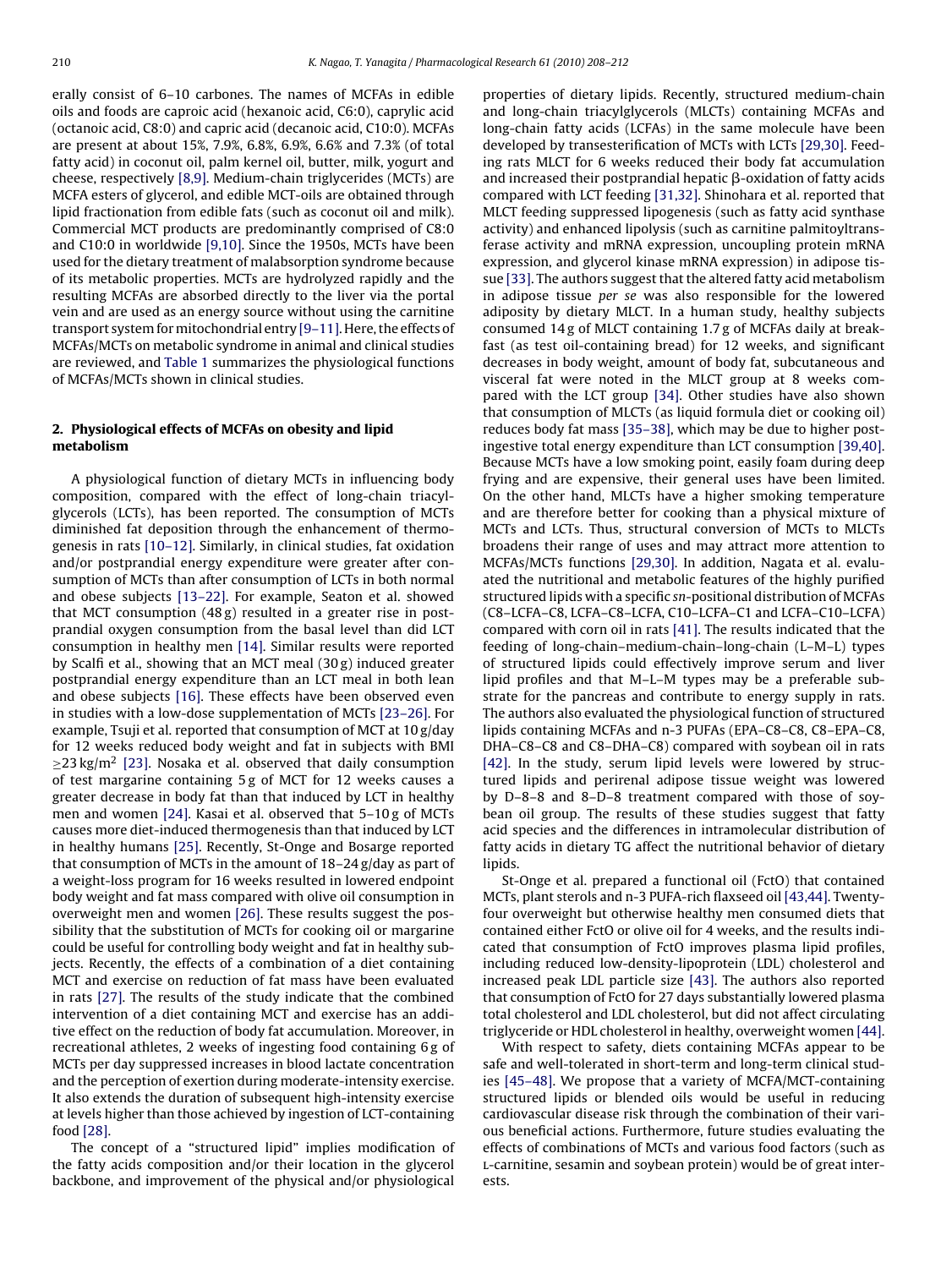#### <span id="page-3-0"></span>**3. Physiological effects of MCFAs on diabetes and hypertension**

Antidiabetic properties of MCTs in animals and humans have been reported [\[49–53\]. T](#page-4-0)akeuchi et al. demonstrated that rats fed a diet containing MCT had less body fat accumulation and better glucose tolerance than rats fed a diet containing LCT [\[49\]. W](#page-4-0)ein et al. reported that dietary LCFA clearly impair insulin sensitivity and lipid metabolism, but MCFA seem to protect from lipotoxicity and subsequent insulin resistance without caloric restriction in rats fed high amounts of fat [\[50\]. A](#page-4-0)dditionally, Turner et al. demonstrated that MCFA reduce adiposity and preserve insulin action in muscle and adipose, despite inducing steatosis and insulin resistance in the livers of mice and rats fed a high-fat diet [\[51\].](#page-4-0)

In a human study, non-insulin-dependent diabetes patients and non-diabetic subjects were examined in a 5-day cross-over design, in which the short-term metabolic effects of a 40% fat diet containing 77.5% of fat calories as MCT were compared with an isocaloric LCT-containing diet [\[52\]. T](#page-4-0)he results indicated that consumption of MCT increased insulin-mediated glucose metabolism, as measured by the euglycemic clamp technique, in both diabetic  $(30 \pm 9\%)$  increase in glucose infusion rate (GIR)) and non-diabetic subjects (Normal subjects,  $17 \pm 6\%$  increase in GIR; hypertriglyceridemic subjects,  $30 \pm 9\%$  increase in GIR) compared with the LCT diet. Recently, Han et al. reported that the consumption of MCT at 18 g/day as part of daily food intake for 90 days resulted in reduced body weight, waist circumference and a homeostasis model assessment of insulin resistance in moderately overweight, subjects with type 2 diabetes [\[53\].](#page-4-0) Moreover, Page et al. reported that MCT ingestion improves cognition without affecting adrenergic or symptomatic responses to hypoglycemia in subjects with type 1 diabetes (intensively treated with insulin,  $n = 11$ ) [\[54\].](#page-4-0) Although these studies suggest that MCTs offer the therapeutic advantage of preserving insulin sensitivity and/or brain function both in patients with type 1 or type 2 diabetes, very old data should be reassessed in a large-scale long-term clinical study.

Interestingly, Takeuchi et al. demonstrated that rats fed an MCTcontaining diet had higher levels of adiponectin in their serum and adipose tissue compared with rats fed the LCT-containing diet [\[49\]. R](#page-4-0)ecent advances in molecular and cellular biology have shown that adipose tissue stores excess energy in the form of fat and plays an important role in regulating lipid and glucose homeostasis by secreting physiologically active substances called adipocytokines [\[55\].](#page-4-0) Adiponectin is one of the most abundant adipose-specific secretory proteins in rodents and humans [\[56,57\].](#page-4-0) The expression of adiponectin is reduced in obesity and blood levels are negatively correlated with abdominal fat accumulation [58-61]. Subjects with hypoadiponectinemia, caused by gene mutation of adiponectin, exhibit dyslipidemia and impaired glucose tolerance [\[62,63\]. A](#page-4-0)diponectin-null mice showed delayed clearance of non-esterified fatty acids in their plasma and severe diet-induced insulin resistance [\[64\]. S](#page-4-0)everal reports have indicated that adiponectin can lead to enhanced insulin action in vitro and in vivo by activating insulin-receptor substrate 1-associated phosphatidylinositol-3-kinase, AMP-activated protein kinase and peroxisome proliferator-activated receptor (PPAR)-alpha in liver and muscle [\[56,64–66\], w](#page-4-0)hich strongly suggests that adiponectin has a protective role against insulin resistance. Takeuchi et al. also indicated that the antidiabetic effect of MCT with increased levels of plasma and adipocyte adiponectin was due to the enhanced expression of adiponectin mRNA in perirenal adipose tissue [\[49\].](#page-4-0) The authors showed that expression of transcriptional factors PPAR-gamma and retinoid X receptor (RXR) mRNA was increased simultaneously in adipose tissue, and they speculated that an increased amount of PPAR-gamma/RXR heterodimer enhanced the promoter activity of adiponectin in adipocytes. The function of MCTs as a dietary adiponectin inducer (dietary insulin sensitizer) will be of great interest in future studies.

MCFA/MCT administration does not seem to affect blood pressure [\[45,67,68\].](#page-4-0) Administration of MCFAs/MCTs, however, improved cardiac dysfunction, hypertrophy, and an impaired capacity to withstand an acute adrenergic stress despite persistent hypertension in spontaneously hypertensive rats [\[67–69\].](#page-4-0) These reports suggest the potential clinical benefits of MCFA/MCT therapy for the management of patients with cardiac diseases [\[70\].](#page-4-0)

#### **4. Concluding remarks**

This review has explored the physiological functions and molecular actions of MCFAs/MCTs in the development of metabolic syndrome. Experimental studies demonstrate that dietary MCFAs/MCTs suppress fat deposition through enhanced thermogenesis and fat oxidation in animal and human subjects. Additionally, several reports suggest that MCFAs/MCTs offer the therapeutic advantage of preserving insulin sensitivity in animal models and patients with type 2 diabetes. The ability of MCFAs/MCTs to regulate the production of adipocytokines (e.g., adiponectin) will be of great interest in future studies.

Although further evaluations will be required to reach a consensus regarding the health benefits of MCFAs/MCTs on obesity and metabolic disorders because beneficial properties have not been apparent in some clinical trials [\[71\], t](#page-4-0)he therapeutic potential of MCFAs/MCTs against metabolic syndrome is still promising.

#### **References**

- [1] Grundy SM, Cleeman JI, Daniels SR, Donato KA, Eckel RH, Franklin BA, et al. Diagnosis and management of metabolic syndrome. Circulation 2005;112:2735–52.
- [2] International Diabetes Federation. Worldwide definition of the metabolic syndrome. Available at: [http://www.idf.org/home/index.cfm?node=1429.](http://www.idf.org/home/index.cfm?node=1429)
- Dunstan DW, Zimmet PZ, Welborn TA, De Courten MP, Cameron AJ, Sicree RA, et al. The rising prevalence of diabetes and impaired glucose tolerance. Diabetes Care 2002;25:829–34.
- [4] Rana JS, Nieuwdorp M, Jukema JW, Kastelein JJP. Cardiovascular metabolic syndrome—an interplay of, obesity, inflammation, diabetes and coronary heart disease. Diabetes Obes Metab 2007;9:218–32.
- [5] Isomaa B, Almgren P, Tuomi T, Forsén B, Lahti K, Nissén M, et al. Cardiovascular morbidity and mortality associated with the metabolic syndrome. Diabetes Care 2001;24:683–9.
- [6] Krauss RM, Eckel RH, Howard B, Appel LJ, Daniels SR, Deckelbaum RJ, et al. AHA dietary guidelines. Circulation 2000;102:2284–99.
- [7] Nagao K, Yanagita T. Bioactive lipids in metabolic syndrome. Prog Lipid Res 2008;47:127–46.
- [8] Ministry of Education, Culture, Sports, Science and Technology of Japan. Standard Tables of Food Composition in Japan, Fifth Revised Edision. Available from: [http://www.mext.go.jp/.](http://www.mext.go.jp/)
- [9] Babayan VK. Medium chain triglycerides and structured lipids. Lipids 1987;22:417–20.
- [10] Hashim SA, Tantibhedyangkul P. Medium chain triglyceride in early life: effects on growth of adipose tissue. Lipids 1987;22:429–34.
- [11] Papamandjaris AA, MacDougall DE, Jones PJH. Medium chain fatty acid metabolism and energy expenditure: obesity treatment implications. Life Sci 1998;62:1203–15.
- [12] Baba N, Bracco EF, Hashim SA. Role of brown adipose tissue in thermogenesis induced by overfeeding a diet containing medium chain triglyceride. Lipids 1987;22:442–4.
- [13] St-Onge MP, Jones PJ. Physiological effects of medium-chain triglycerides: potential agents in the prevention of obesity. J Nutr 2002;132:329–32.
- Seaton TB, Welle SL, Warenko MK, Campbell RG. Thermic effect of mediumchain and long-chain triglycerides in man. Am J Clin Nutr 1986;44:630–4.
- [15] Hill JO, Peters JC, Yang D, Sharp T, Kaler M, Abumrad NN, et al. Thermogenesis in humans during overfeeding with medium-chain triglycerides. Metabolism 1989;38:641–8.
- [16] Scalfi L, Coltorti A, Contaldo F. Postprandial thermogenesis in lean and obese subjects after meals supplemented with medium-chain and long-chain triglycerides. Am J Clin Nutr 1991;53:1130–3.
- [17] Dulloo AG, Fathi M, Mensi N, Girardier L. Twenty-four-hour energy expenditure and urinary catecholamines of humans consuming low-to-moderate amounts of medium-chain triglycerides: a dose-response study in a human respiratory chamber. Eur J Clin Nutr 1996;50:152–8.
- [18] Binnert C, Pachiaudi C, Beylot M, Hans D, Vandermander J, Chantre P, et al. Influence of human obesity on the metabolic fate of dietary long- and mediumchain triacylglycerols. Am J Clin Nutr 1998;67:595–601.